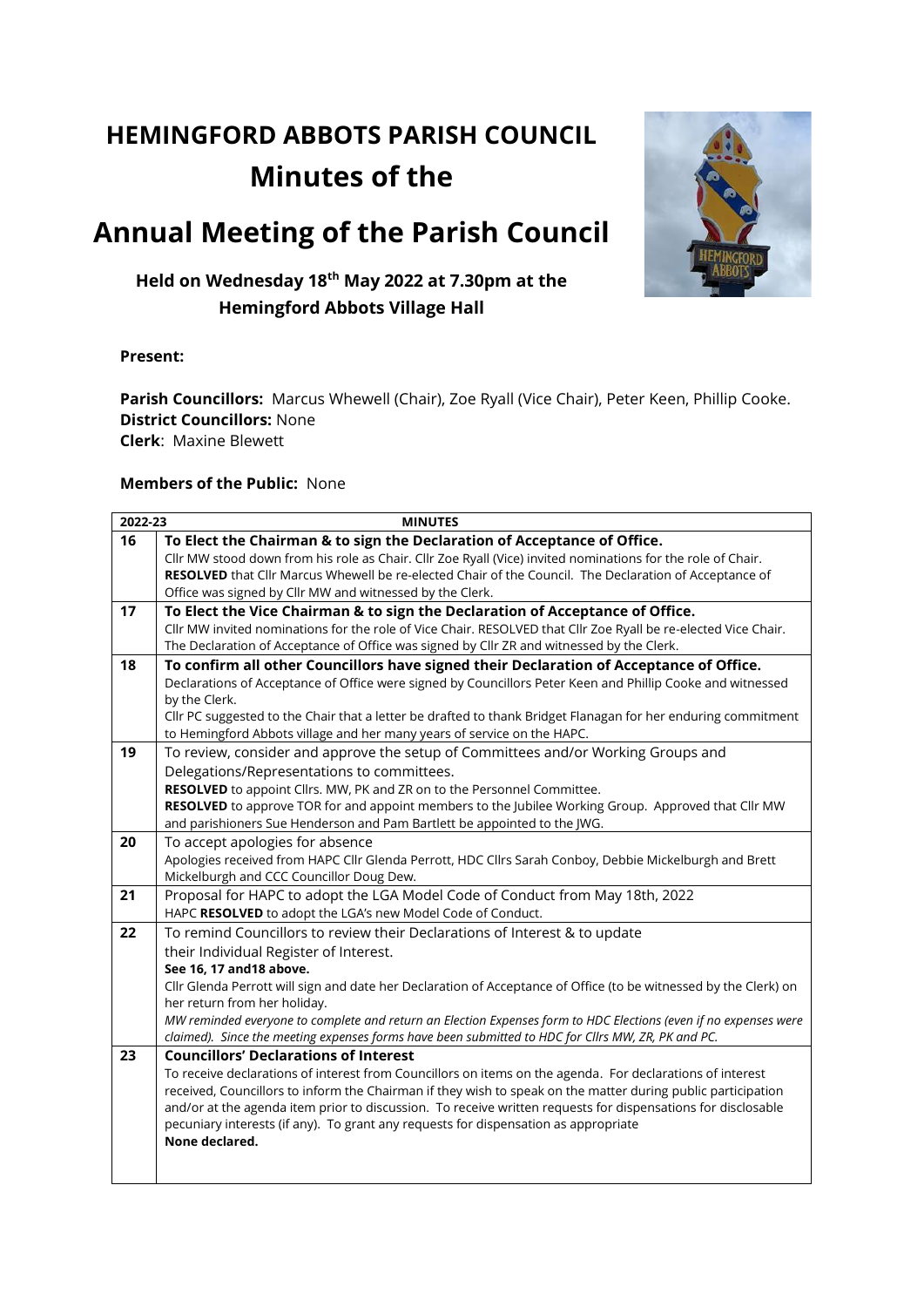| 24 | <b>Public Participation</b>                                                                                          |  |  |  |  |  |  |
|----|----------------------------------------------------------------------------------------------------------------------|--|--|--|--|--|--|
|    | Open Forum to provide an opportunity for members of the public to raise questions for future agendas or on           |  |  |  |  |  |  |
|    | items that are on the current agenda. To allow any members of the public and Councillors declaring an                |  |  |  |  |  |  |
|    | interest to address the meeting in relation to the business to be transacted at that meeting. At the close of        |  |  |  |  |  |  |
|    | this item, members of the public will no longer be permitted to address the Council unless invited to do so by       |  |  |  |  |  |  |
|    | the Chairman.                                                                                                        |  |  |  |  |  |  |
|    | No members of the public were present.                                                                               |  |  |  |  |  |  |
| 25 | <b>County/ District Councillors' Reports</b>                                                                         |  |  |  |  |  |  |
|    | Reports from HDC and CCC Cllrs were circulated to all Councillors prior to the meeting.                              |  |  |  |  |  |  |
| 26 | Minutes of the previous meeting                                                                                      |  |  |  |  |  |  |
|    | RESOLVED to approve the minutes of the last meeting held on the 25 <sup>th of</sup> April 2022.                      |  |  |  |  |  |  |
| 27 | <b>APPROVED Planning Applications</b>                                                                                |  |  |  |  |  |  |
| a) | 21/02443/FUL Replacement two storey dwelling. 41 Common Lane Hemingford Abbots Huntingdon PE28                       |  |  |  |  |  |  |
|    | 9AW. Approved 9/5/22.                                                                                                |  |  |  |  |  |  |
| b) | 22/00600/TREE T1 Atlas Cedar: tree was badly damaged in recent winds and lost much of the upper crown.               |  |  |  |  |  |  |
|    | Cedar Cottage, 1A Abbots Close, Hemingford Abbots. Fell to ground. Approved 4/5/22.                                  |  |  |  |  |  |  |
| C) | 21/80225/COND Conditional Reply. Adjacent 10 Chapmans, Hemingford Abbots. Reply 25/4/22.                             |  |  |  |  |  |  |
|    | <b>IN PROGRESS Planning Applications</b>                                                                             |  |  |  |  |  |  |
|    | 22/00838/TRCA T1 Sycamore - Crown lift to 5.2m above ground level over the road and 3m above ground                  |  |  |  |  |  |  |
| d) | level over the grass verge. T2 Ash - Crown lift to 4m above ground level over the road. Street Record                |  |  |  |  |  |  |
|    | Chapmans Hemingford Abbots. No comment required from HDC.                                                            |  |  |  |  |  |  |
| 28 | Matters Arising from previous Minutes and to Review the Action Plan                                                  |  |  |  |  |  |  |
|    | Outstanding items were reviewed and Cllr ZR agreed to update the Action Plan and send a copy to all Cllrs and        |  |  |  |  |  |  |
|    | to the Clerk before the next PC meeting.                                                                             |  |  |  |  |  |  |
| 29 | <b>Finance</b>                                                                                                       |  |  |  |  |  |  |
|    |                                                                                                                      |  |  |  |  |  |  |
| a) | To receive and approve the payment of bills and standing orders.                                                     |  |  |  |  |  |  |
|    | <b>RESOLVED</b> to approve the May payments.                                                                         |  |  |  |  |  |  |
| b) | Review and approval of Inventory of land, street furniture and assets including buildings and                        |  |  |  |  |  |  |
|    | office equipment.                                                                                                    |  |  |  |  |  |  |
|    | RESOLVED to approve the Inventory of Land and Assets and that this be reviewed and updated quarterly.                |  |  |  |  |  |  |
| C) | Noted that the 2022-23 Precept for £26,000 has been credited to the current account.                                 |  |  |  |  |  |  |
| d) | Noted that the AGAR financial audit was carried out Friday 13th May and the AGAR form (Part 3) was signed            |  |  |  |  |  |  |
|    | by M. Williamson on 13 <sup>th</sup> May 2022. The Internal Auditors Report has been signed and since the PC meeting |  |  |  |  |  |  |
|    | all forms have been submitted to PK Littlejohn for a limited external review, following AGAR 1 and 2 forms           |  |  |  |  |  |  |
|    | being resigned on the 2021-22 forms as recommended by the Internal Auditor.                                          |  |  |  |  |  |  |
| e) | To appoint the Proper Officer                                                                                        |  |  |  |  |  |  |
|    | RESOLVED to appoint Maxine Blewett as the Proper Officer.                                                            |  |  |  |  |  |  |
| f) | To appoint the Responsible Financial Officer                                                                         |  |  |  |  |  |  |
|    | <b>RESOLVED</b> to appoint Maxine Blewett as the RFO.                                                                |  |  |  |  |  |  |
| g) | To review and approve Councillors as bank signatories on the UTB Current and Savings account                         |  |  |  |  |  |  |
|    | RESOLVED to approve Cllrs MW, PK and PC as signatories and Cllr ZR and the Clerk as administrators.                  |  |  |  |  |  |  |
|    | RESOLVED to remove B. Flanagan, J. Peters and C. Nicol from all bank accounts. The Clerk to arrange                  |  |  |  |  |  |  |
|    | paperwork for signing at the next PC meeting.                                                                        |  |  |  |  |  |  |
| h) | To review and approve Councillors appointed to authorise BACS payments from Council.                                 |  |  |  |  |  |  |
|    | RESOLVED to approve Cllrs MW, PK and PC as authorised to approve BACS payments.                                      |  |  |  |  |  |  |
| i) | Noted that the VAT reclaim has been made for the last quarter of the 2021-22 fiscal year for £171.20. Since          |  |  |  |  |  |  |
|    | the last PC meeting this amount has credited to the current account.                                                 |  |  |  |  |  |  |
| j) | To consider using an accountancy/audit software package designed by the Internal Auditor. Clerk                      |  |  |  |  |  |  |
|    | to provide further information to the council on alternative auditor costs (as M. Williamson would be unable to      |  |  |  |  |  |  |
|    | carry on auditing HAPC if his software package is adopted). Clerk is to also provide further information on the      |  |  |  |  |  |  |
|    | software package.                                                                                                    |  |  |  |  |  |  |
| k) | New Heritage Board for the Playing Field                                                                             |  |  |  |  |  |  |
|    | RESOLVED to accept an increase of £100 for the cost of producing the Heritage Board.                                 |  |  |  |  |  |  |
| 30 | <b>Review and Adoption of Statutory Documents and Policies</b>                                                       |  |  |  |  |  |  |
|    | RESOLVED to approve the following statutory documents and policies:                                                  |  |  |  |  |  |  |
| a) | <b>Standing Orders</b>                                                                                               |  |  |  |  |  |  |
| b) | <b>Financial Regulations</b>                                                                                         |  |  |  |  |  |  |
| C) | <b>Risk Assessment</b>                                                                                               |  |  |  |  |  |  |
| d) | <b>Complaints Procedure</b>                                                                                          |  |  |  |  |  |  |
| e) | <b>Press and Media Policy</b>                                                                                        |  |  |  |  |  |  |